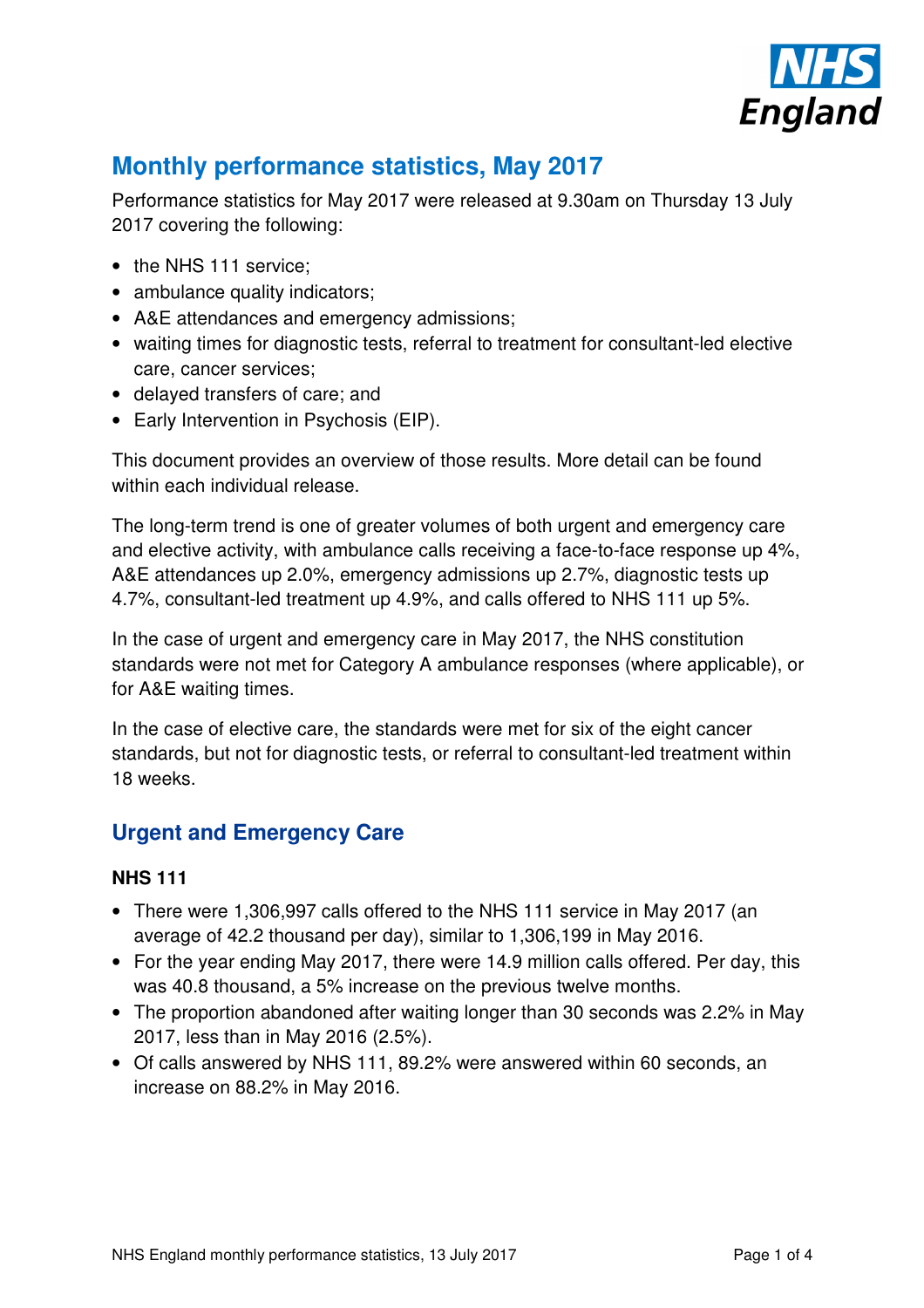

- $\bullet$  Of calls answered, the proportion that received any form of clinical input<sup>1</sup> was 34.1% in May 2017, up from 33.1% in April 2017.
- Of calls answered, 22.5% were transferred to or answered by a clinical advisor using NHS Pathways, an increase on April 2017 (22.0%).
- Of calls answered, 14% were offered a call back, of these, 39% were within 10 minutes.
- Of calls triaged, 12% had ambulances dispatched, 9% were recommended to A&E, 60% were recommended to primary care, 5% were recommended to another service and 14% were not recommended to attend any other service.

#### **Ambulance response times**

In England, since June 2016, only eight of the eleven Ambulance Services, covering 70% of the population, still use the Red 1 and Red 2 classification. In those eight Trusts in May 2017:

- 70.5% of Red 1 calls had an emergency response within 8 minutes. The standard of 75% was last met in May 2015.
- 63.5% of Red 2 calls had an emergency response within 8 minutes. The standard of 75% was last met in January 2014.
- 90.8% of Category A calls had an ambulance response within 19 minutes. The standard of 95% was also last met in May 2015.

There were 6,958,155 incidents receiving a face-to-face response in the year ending May 2017, 4% more than in the previous twelve months.

#### **A&E attendances**

- There were 2,068,532 attendances at A&E in May 2017, 0.1% fewer than in May 2016. Attendances over the latest twelve months are higher than levels in the preceding twelve month period (an increase of 2.0%).
- 89.7% of patients were admitted, transferred or discharged from A&E within four hours of arrival, below the 95% standard.
- The standard of 95% of patients spending 4 hours or less in A&E was last achieved in July 2015.

#### **Emergency admissions**

 $\overline{a}$ 

• There were 507,938 emergency admissions in May 2017, 3.0% more than in May 2016. Emergency admissions over the last twelve months are up 2.7% on the preceding twelve month period.

<sup>&</sup>lt;sup>1</sup> This data item is an experimental statistic and may change markedly as providers develop their calculation methods.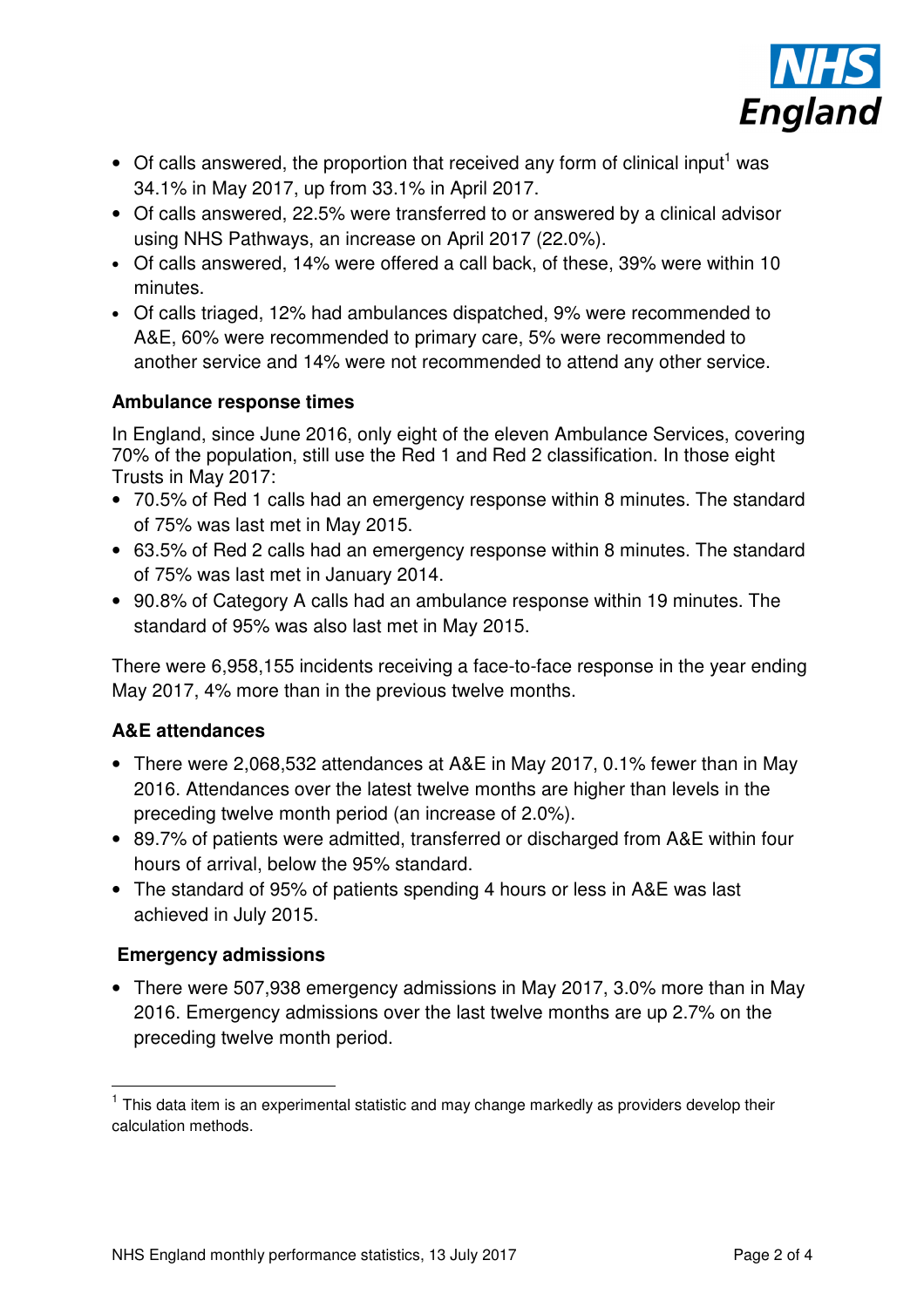

# **Elective Care**

#### **Diagnostic tests**

- A total of 1,864,265 diagnostic tests were undertaken in May 2017, an increase of 2.0% from May 2016 (adjusted for working days). The number of tests conducted over the last twelve months is up 4.7% (adjusted for working days) on the preceding twelve month period.
- 1.9% of the patients waiting at the end of the month had been waiting six weeks or longer from referral for one of the 15 key diagnostic tests, higher than the standard of 1%. The 1% operational standard was last met in November 2013.

#### **Referral to treatment for consultant-led elective care**

- 1,375,711 patients started consultant-led treatment in May 2017. The figure for the latest twelve months is up 4.9% on the preceding twelve month period (including estimates for trusts not submitting information and taking account of working days).
- 90.4% of patients on the waiting list at the end of May 2017 had been waiting less than 18 weeks, thus not meeting the 92% standard.
- 1,651 patients were waiting more than 52 weeks at the end of May 2017.

#### **Cancer services**

- Six of the eight cancer standards were met.
- The 85% standard for 62 day cancer waiting times was not met, with 81.0% of patients beginning a first definitive treatment within 62 days from an urgent GP referral for suspected cancer.
- The 93% standard for two week wait referrals for patients with breast symptoms (where cancer not initially suspected) was not met, with 90.5% of patients being seen by a consultant within 14 days from an urgent GP referral.

#### **Delayed transfers of care**

- There were 178,390 delayed days in May 2017, compared to 172,294 in May 2016.
- This equates to a daily average of 5,755 DTOC beds in May 2017, compared to 5,558 in May 2016.

# **Mental Health**

• The EIP access and waiting time standard requires that, from 1 April 2016, more than 50% of people experiencing First Episode Psychosis (FEP) are treated with a NICE-recommended package of care within two weeks of referral. The data summarised here relates to the waiting time element of the standard.